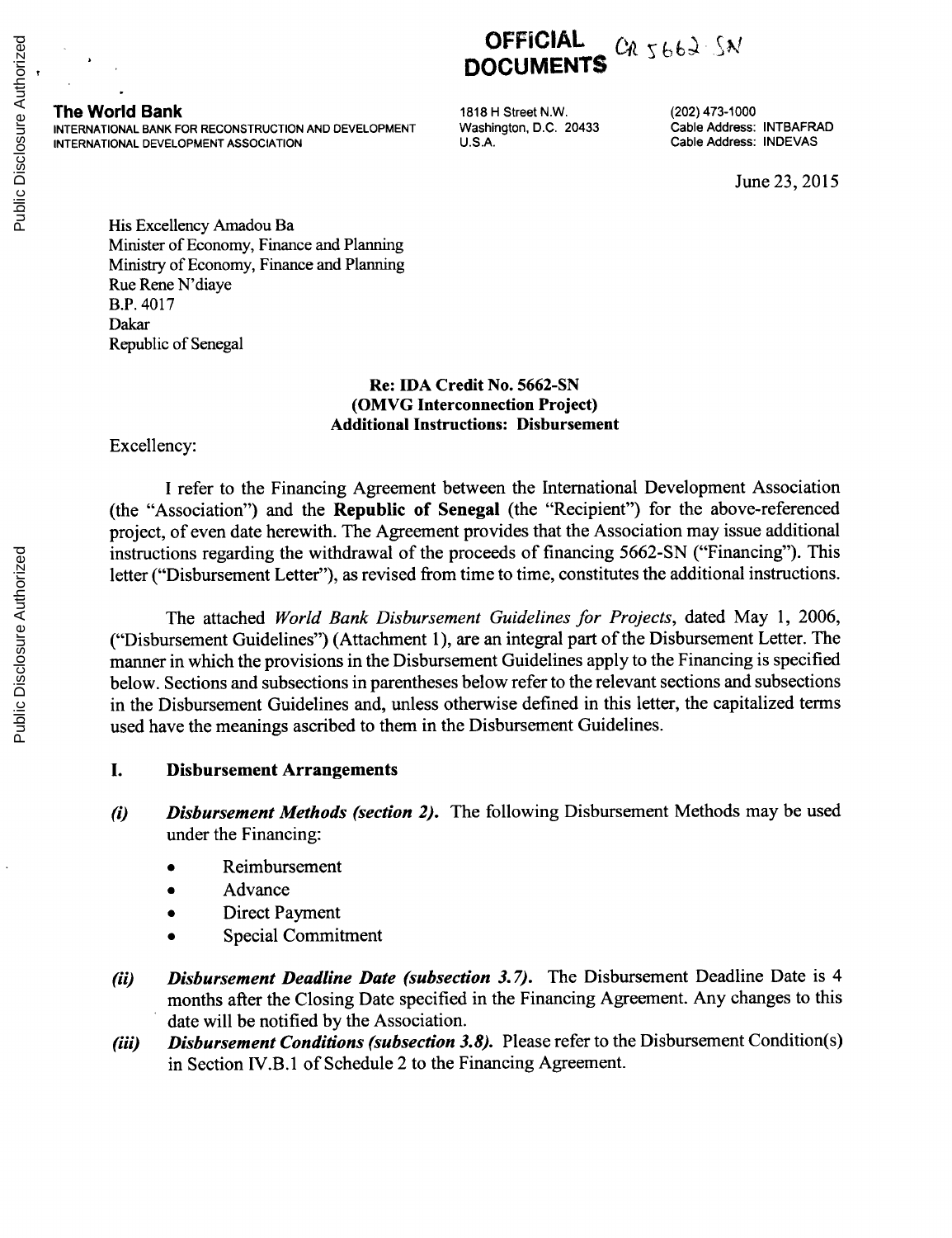## **II. Withdrawal of Financing Proceeds**

## *(i) Authorized Signatures (subsection 3.1).*

An authorized signatory letter in the Form attached (Attachment 2) should be furnished to the Association at the address indicated below providing the name(s) and specimen signature(s) of the official(s) authorized to sign Applications:

> The World Bank Resident Mission Dakar, Senegal Attention: Ms. Vera Songwe, Country Director

*(ii) Applications (subsections 3.2* **-** *3.3).* Please provide completed and signed (a) applications for withdrawal, together with supporting documents, and **(b)** applications for special commitments, together with a copy of the commercial bank letter of credit, to the address indicated below:

> The World Bank Delta Center, 13th Floor Menengai Road, Upper Hill Nairobi, Kenya Contact Telephone number: *+254* 20 **2936 000** Attention: Loan Department

- *(iii) Electronic Delivery (subsection 3.4)* The Association may permit the Recipient to electronically deliver to the Association Applications (with supporting documents) through the Association's Client Connection, web-based portal. The option to deliver Applications to the Association **by** electronic means may be effected if: (a) the Recipient has designated in writing, pursuant to the terms of subparagraph (i) of this Section, its officials who are authorized to sign and deliver Applications and to receive secure identification credentials **("SIDC")** from the Association for the purpose of delivering such Applications **by** electronic means; and **(b)** all such officials designated **by** the Recipient have registered as users of Client Connection. **If** the Association agrees, the Association will provide the Recipient with **SIDC** for the designated officials. Following which, the designated officials may deliver Applications electronically **by** completing Form **2380,** which is accessible through Client Connection (https://clientconnection.worldbank.org). The Recipient may continue to exercise the option of preparing and delivering Applications in paper form. The Association reserves the right and may, in its sole discretion, temporarily or permanently disallow the electronic delivery of Applications **by** the Recipient.
- *(iv) Terms and Conditions of Use of SIDC to Process Applications.* **By** designating officials to use **SIDC** and **by** choosing to deliver the Applications electronically, the Recipient confirms through the authorized signatory letter its agreement to: (a) abide **by** the *Terms and Conditions of Use of Secure Identification Credentials in connection with Use of Electronic Means to Process Applications and Supporting Documentation* ("Terms and,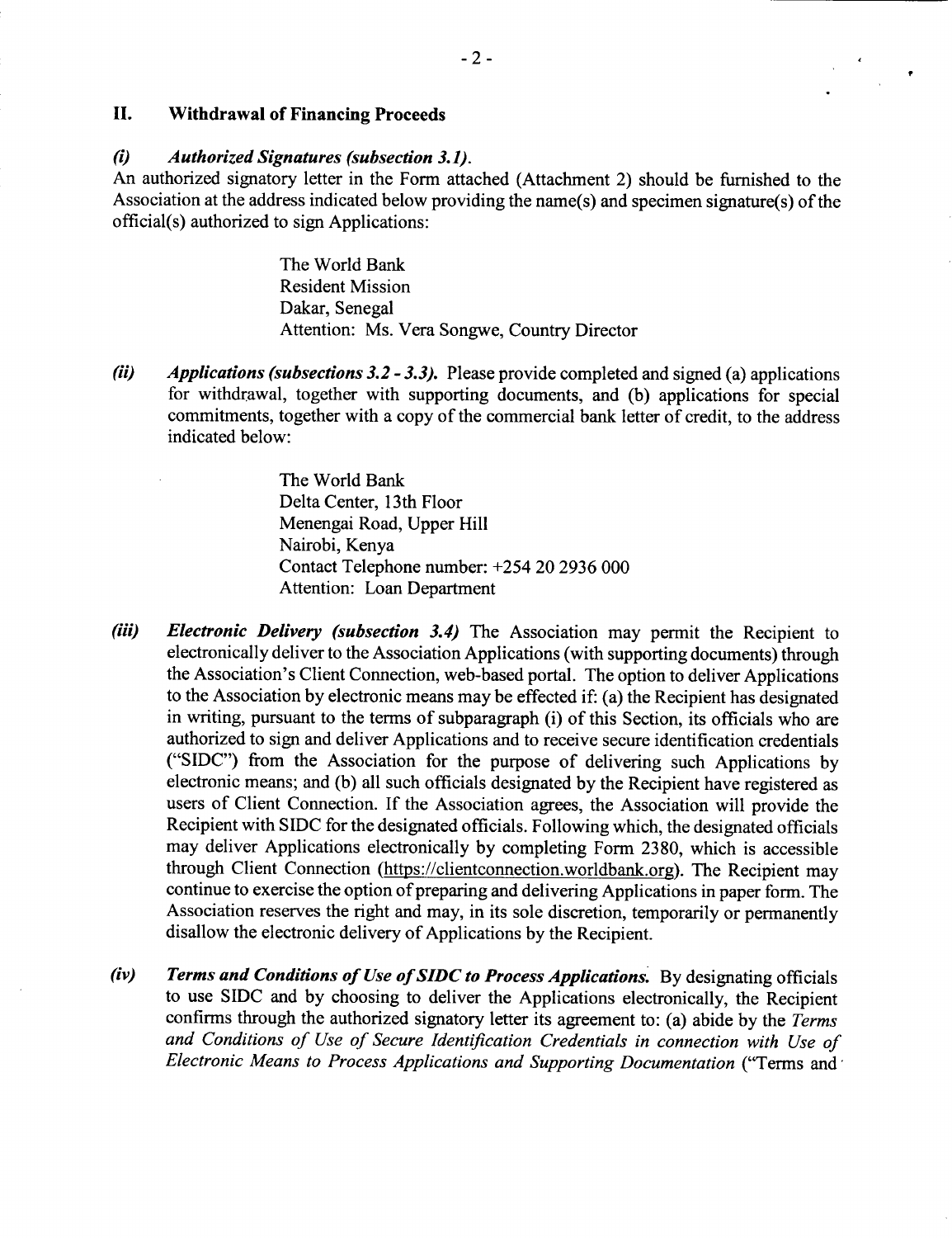Conditions of Use of Secure Identification Credentials") provided in Attachment **3;** and **(b)** to cause such official to abide **by** those terms and conditions.

- *(v) Minimum Value ofApplications (subsection 3.5).* The Minimum Value of Applications is twenty percent of the Designated Account Ceiling.
- *(vi) Advances (sections 5 and 6).*
	- *Type of Designated Account (subsection 5.3): Pooled (ref. Section IV)*
	- *\* Currency ofDesignated Account (subsection 5.4):* **CFAF**
	- *\* Financial Institution at which the Designated Account Will Be Opened (subsection 5.5):* **ECOBANK**
	- *\* Ceiling (subsection 6.1):* **CFAF 1.6** billion

## **III. Reporting on Use of Financing Proceeds**

- *(i) Supporting Documentation (section 4).* Supporting documentation should be provided with each application for withdrawal as set out below:
	- *\* For requests for Reimbursement:*
		- **0** Statement of Expenditure in the form attached (Attachment 4) for all other [expenditures **/** contracts]; and
		- **0** List of payments against contracts that are subject to the Association's prior review, in the form attached (Attachment **5)**
	- *\* For reporting eligible expenditures paid from the Designated Account:*
		- **0** Statement of Expenditure in the form attached (Attachment 4) for all other [expenditures **/** contracts]; and
		- $\circ$  List of payments against contracts that are subject to the Association's prior review, in the form attached (Attachment **5)**
	- *For requests for Direct Payment:* records evidencing eligible expenditures, e.g., copies of receipts, supplier invoices

# *(ii) Frequency of Reporting Eligible Expenditures Paid from the Designated Account (subsection 6.3):* monthly

*(iii) Other Supporting Documentation Instructions* **All** other supporting documentation for SOEs should be retained **by** the project management or Recipient and must be made available for review **by** periodic World Bank missions and internal and external auditors.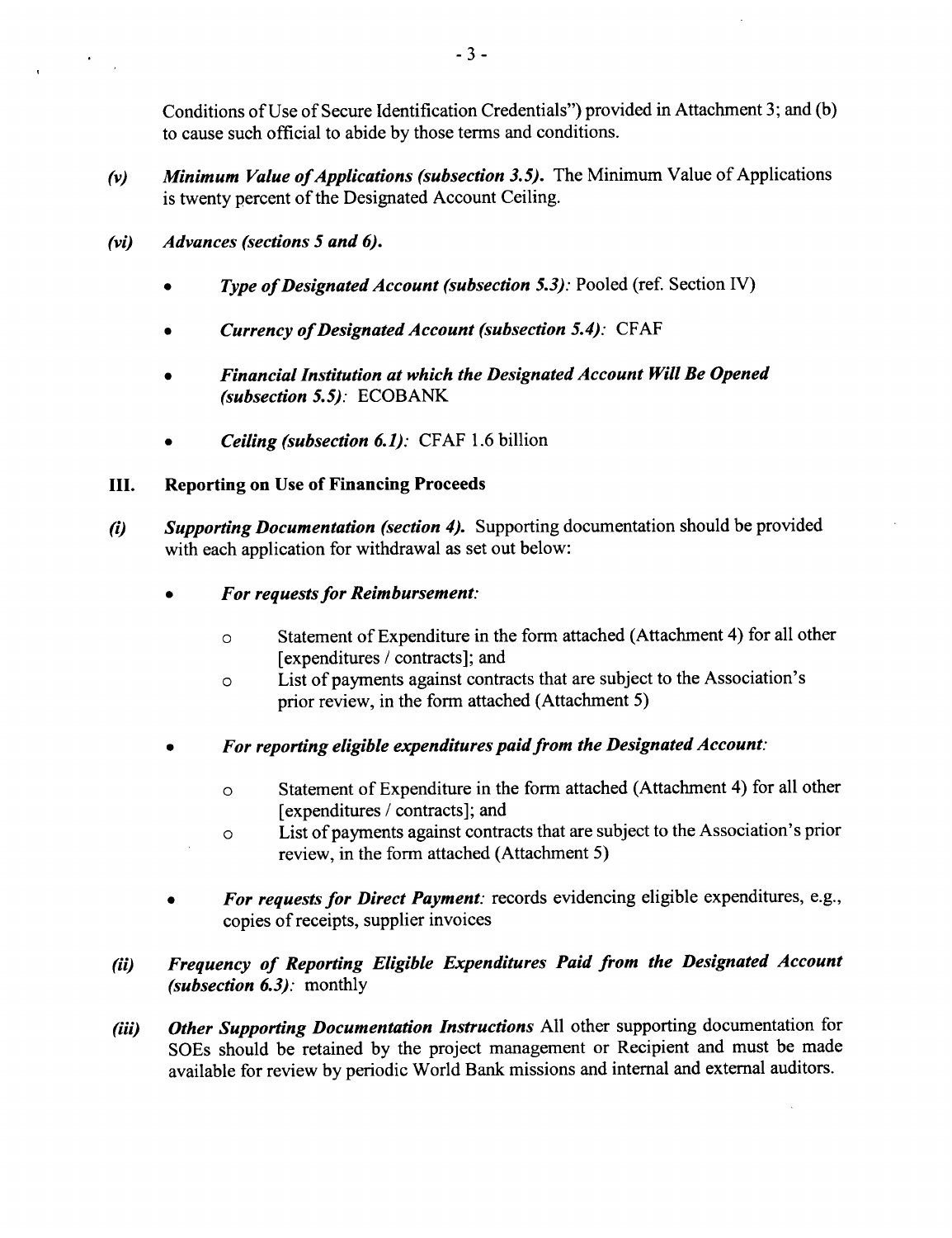## **IV. Other Disbursement Information**

The project will use a pooled Designated Account that will be managed **by** the Project Implementing Entity **-** OMVG. The proceeds of the **IDA** credit/grant to the Republic of Senegal (this Agreement) and **IDA** credits/grants to Guinea, the Gambia and Guinea Bissau (under separate agreements) shall be disbursed to the pooled **DA** to pay for eligible project expenditures.

### **V. Other Important Information**

For additional information on disbursement arrangements, please refer to the Disbursement Handbook available on the Association's public website at https://www.worldbank.org and its secure website "Client Connection" at https://clientconnection.worldbank.org. Print copies are available upon request.

From the Client Connection website, you will be able to prepare and deliver Applications, monitor the near real-time status of the Financing, and retrieve related policy, financial, and procurement information.

**If** you have not already done so, the Association recommends that you register as a user of the Client Connection website (https://clientconnection.worldbank.org). From this website you will be able to prepare and deliver Applications, monitor the near real-time status of the Financing, and retrieve related policy, financial, and procurement information. **All** Recipient officials authorized to sign and deliver Applications **by** electronic means are required to register with Client Connection before electronic delivery can be effected. For more information about the website and registration arrangements, please contact the Association by email at arrangements, please contact the Association by email at <clientconnection@worldbank.org>.

**If** you have any queries in relation to the above, please contact Ms. Aissatou Diallo, Sr. Finance Officer, at  $\frac{\text{load}r(\alpha)}{w}$  orldbank.org using the above reference.

## Very truly yours, **INTERNATIONAL DEVELOPMENT ASSOCIATION**

Colin Bruce Regional Integration Director Africa Region

Attachments

- ..1. *World Bank Disbursement Guidelines for Projects,* dated May **1, 2006**
	- 2. Form for Authorized Signatures
	- **3.** *Terms and Conditions of Use ofSecure Identification Credentials in connection with Use of Electronic Means to Process Applications and Supporting Documentation, dated March 1, 2013*
	- 4. Form of "Statement of Expenditure"
	- *5.* Form of Payments Against Contracts Subject to the Bank's Prior Review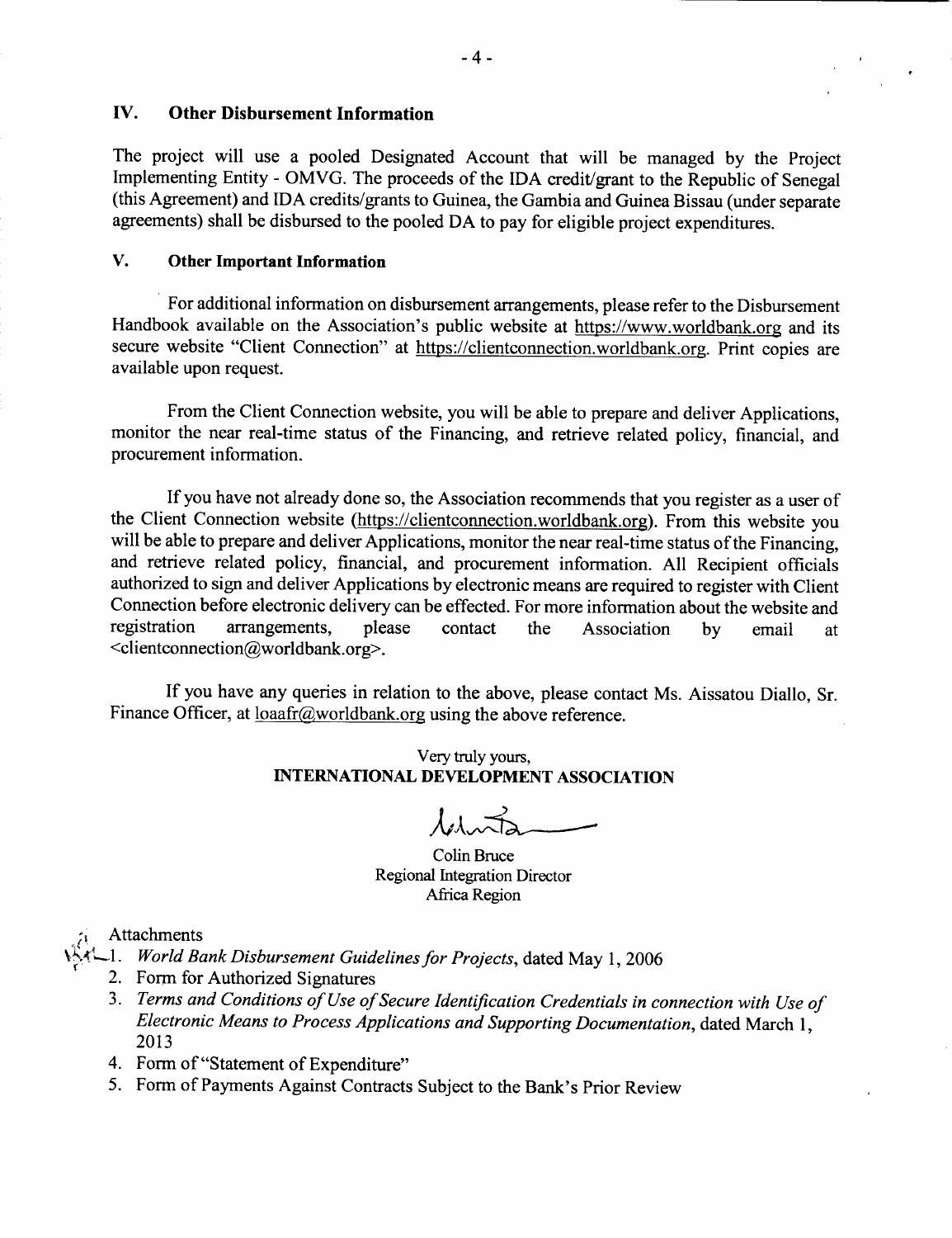Attachment 2

Form of Authorized Signatory Letter [Letterhead] *Organisation pour la Mise en Valeur dufleuve Gambie (OMVG* **-** The Gambia River Basin Development Organization) [Street address] [City] [Country]

**[DATE]**

The World Bank **1818** H Street, N.W. Washington, **D.C.** 20433 United States of America

Attention: [Country Director]

Re: **IDA** Credit No. **5662-SN** (OMVG Interconnection Project)

**<sup>I</sup>**refer to the Financing Agreement ("Agreement") between the International Development Association (the "Association") and the Republic of Senegal (the "Recipient"), dated providing the above Financing. For the purposes of Section **2.03** of the General Conditions as defined in the Agreement, and pursuant to the provisions of clause 2.02 of the Agreement, any 1[one] of the persons whose authenticated specimen signatures appear below is authorized on behalf of the Recipient to sign applications for withdrawal [and applications for a special commitment] under this Financing.

For the purpose of delivering Applications to the Association, 2[each] of the persons whose authenticated specimen signatures appears below is authorized on behalf of the Recipient, acting 3[individually] 4[jointly], to deliver Applications, and evidence in support thereof on the terms and conditions specified **by** the Association.

5[This confirms that the Recipient is authorizing such persons to accept Secure Identification Credentials (SIDC) and to deliver the Applications and supporting documents to

<sup>&</sup>lt;sup>1</sup> Instruction to the Recipient: Stipulate if more than one person needs to sign Applications, and how many or which positions, and if any thresholds apply. *Please delete this footnote in final letter that is sent to the Association.*

<sup>2</sup> Instruction to the Recipient: Stipulate if more than one person needs *to jointly* sign Applications, if so, please indicate the actual number. *Please delete this footnote in final letter that is sent to the Association.*

<sup>&</sup>lt;sup>3</sup> Instruction to the Recipient: Use this bracket if any one of the authorized persons may sign; if this is not applicable, please delete. *Please delete this footnote infinal letter that is sent to the Association.*

<sup>4</sup> Instruction to the Recipient: Use this bracket **only** if several individuals must jointly sign each Application; if this is not applicable, please delete. *Please delete this footnote infinal letter that is sent to the Association.*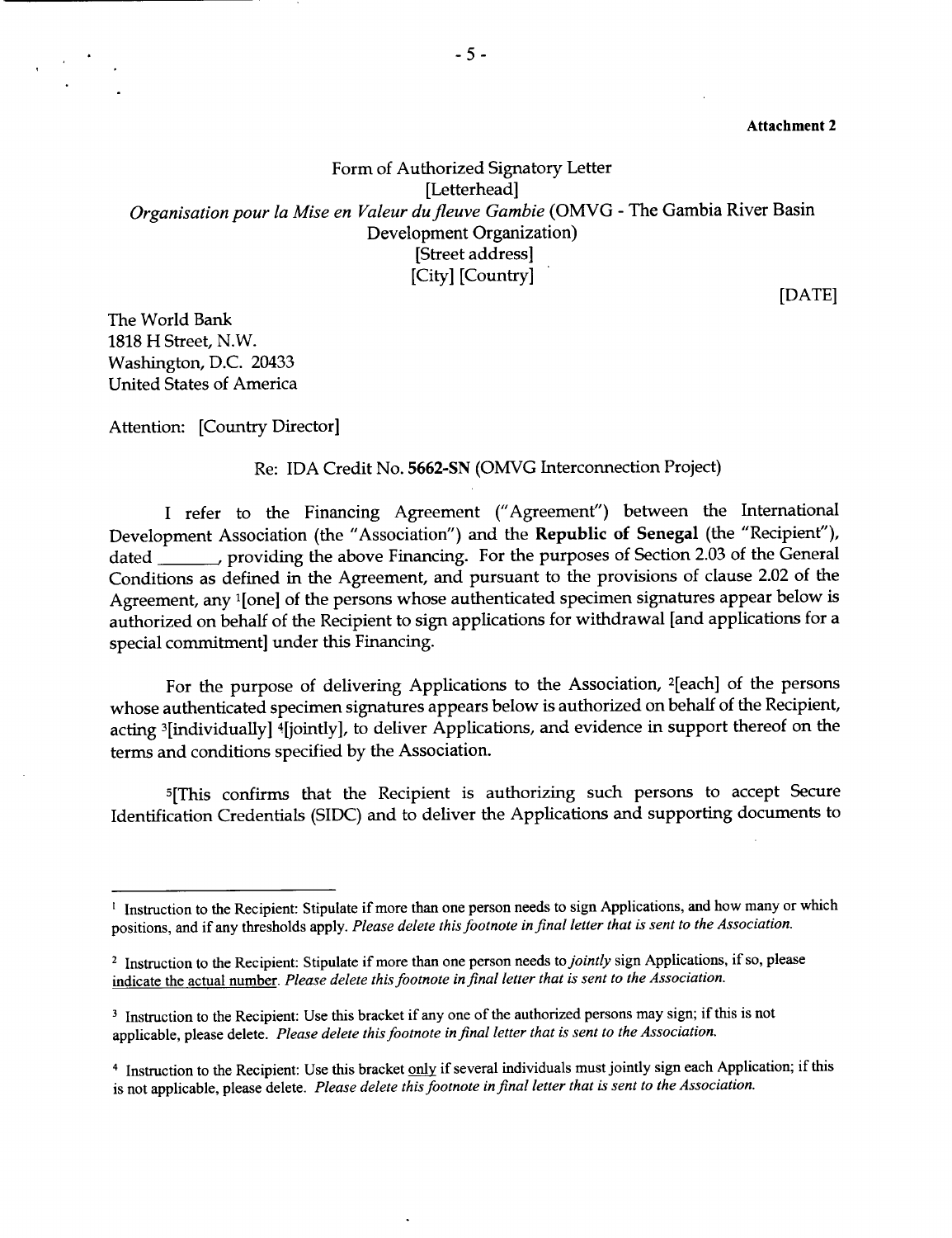the Association **by** electronic means. In full recognition that the Association shall rely upon such representations and warranties, including without limitation, the representations and warranties contained in the *Terms and Conditions of Use of Secure Identification Credentials in connection with Use of Electronic Means to Process Applications and Supporting Documentation* ("Terms and Conditions of Use of **SIDC"),** the Recipient represents and warrants to the Association that it will cause such persons to abide **by** those terms and conditions.]

This Authorization replaces and supersedes any Authorization currently in the Association records with respect to this Agreement.

| [Name], [position] | Specimen Signature: |
|--------------------|---------------------|
| [Name], [position] | Specimen Signature: |
| [Name], [position] | Specimen Signature: |

Yours truly,

**/** signed **/**

Mr. Justino Vieira Executive Secretary

<sup>&</sup>lt;sup>5</sup> Instruction to the Recipient: Add this paragraph if the Recipient wishes to authorize the listed persons to accept Secure Identification Credentials and to deliver Applications by electronic means; if this is not appl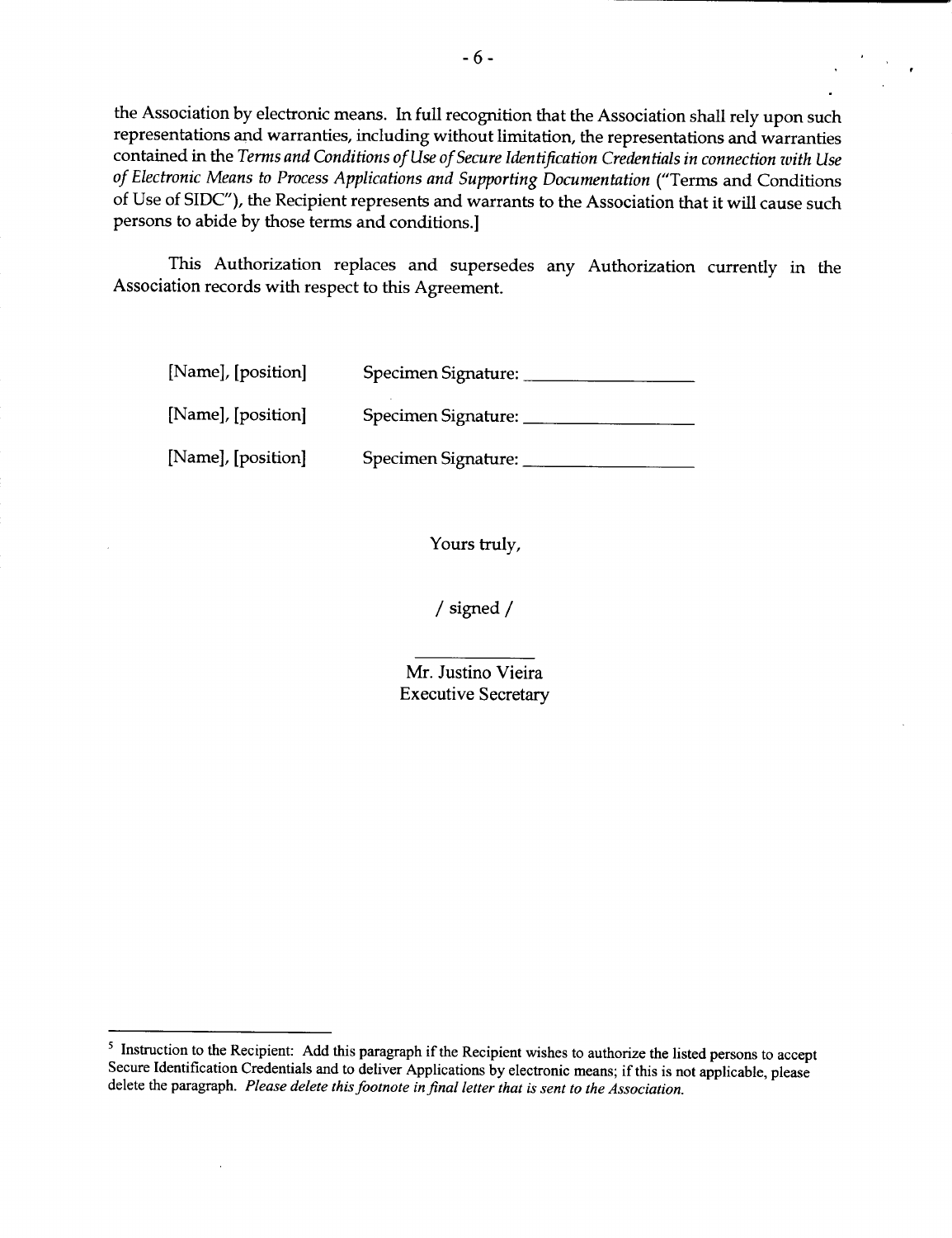## **Terms and Conditions of Use of Secure Identification Credentials in connection with Use of Electronic Means to Process Applications and Supporting Documentation**

## March **1, 2013**

The World Bank (Bank)' will provide secure identification credentials **(SIDC)** to permit the Borrower<sup>2</sup> to deliver applications for withdrawal and applications for special commitments under the Agreement(s) and supporting documentation (such applications and supporting documentation together referred to in these Terms and Conditions of Use as Applications) to the Bank electronically, on the terms and conditions of use specified herein.

**SIDC** can be either: (a) hardware-based (Physical Token), or **(b)** software-based (Soft Token). The Bank reserves the right to determine which type of **SIDC** is most appropriate.

#### **A. Identification of** Users.

- 1. The Borrower will be required to identify in a completed Authorized Signatory Letter **(ASL)** duly delivered to and received **by** the Bank each person who will be authorized to deliver Applications. The Bank will provide **SIDC** to each person identified in the **ASL** (Signatory), as provided below. The Borrower shall also immediately notify the Bank if a Signatory is no longer authorized **by** the Borrower to act as a Signatory.
- 2. Each Signatory must register as a user on the Bank's Client Connection **(CC)** website (https://clientconnection.worldbank.org) prior to receipt of his/her **SIDC.** Registration on **CC** will require that the Signatory establish a **CC** password **(CC** Password). The Signatory shall not reveal his/her **CC** Password to anyone or store or record the **CC** Password in written or other form. Upon registration as a **CC** user, the Signatory will be assigned a unique identifying account name.

### B. **Initialization of SIDC.**

1. Prior to initialization of **SIDC by** a Signatory, the Signatory will acknowledge having read, understood and agreed to be bound **by** these Terms and Conditions of Use.

<sup>&#</sup>x27;"Bank" includes IBRD and **IDA.**

<sup>2</sup> "Borrower" includes the borrower of an IBRD loan, **IDA** credit, or Project Preparation Facility advance and the recipient of a grant.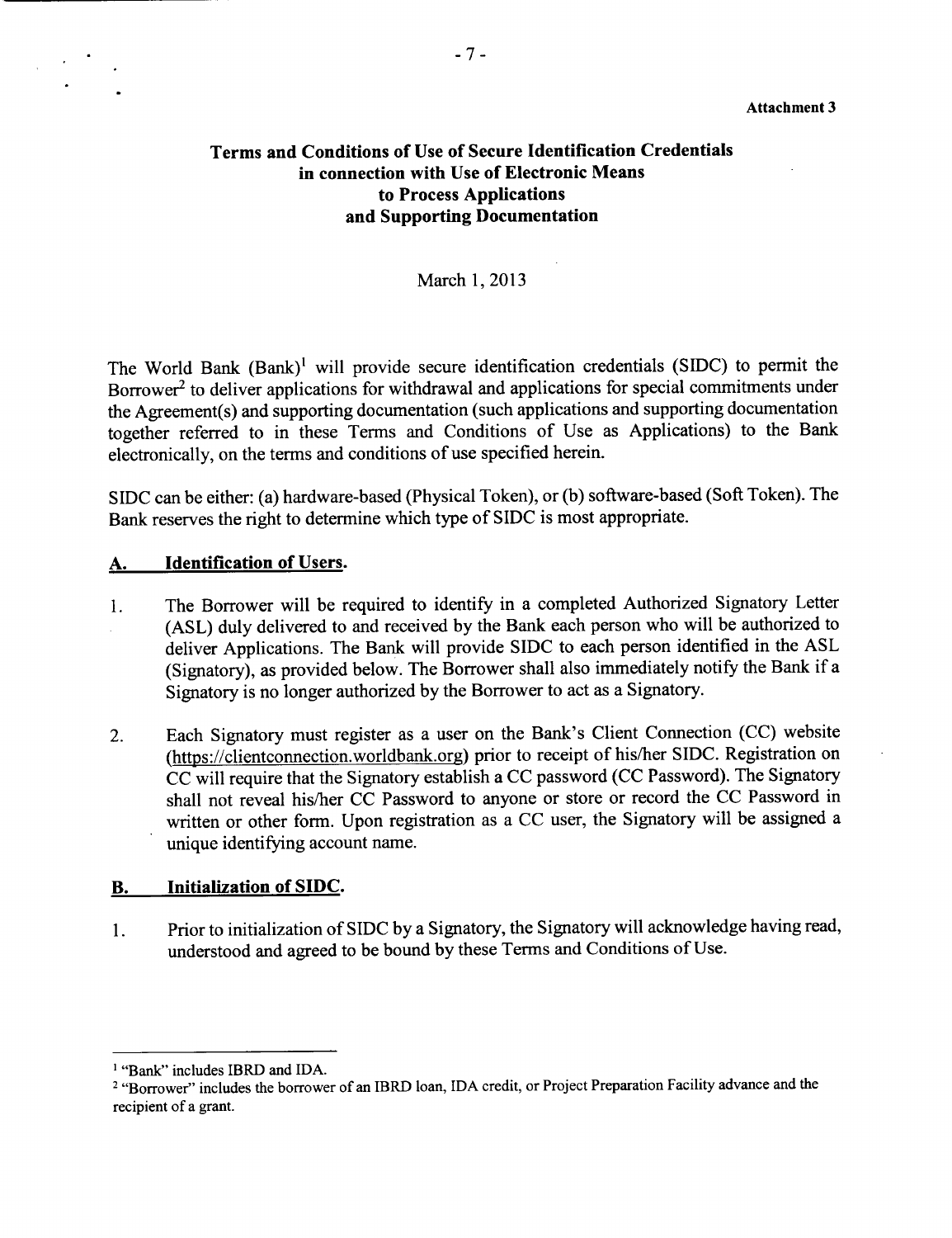- 2. Where a Physical Token is to **be** used, promptly upon receipt of the Physical Token, the Signatory will access **CC** using his/her account name and **CC** Password and register his/her Physical Token and set a personal identification number **(PIN)** to be used in connection with the use of his/her Physical Token, after which the Physical Token will be initialized for use **by** the Signatory exclusively for purposes of delivering Applications. Where a Soft Token is to be used, the Signatory will access **CC** using his/her account name and **CC** Password and set a personal identification number **(PIN)** to be used in connection with the use of his/her Soft Token, after which the Soft Token will be initialized for use **by** the Signatory exclusively for purposes of delivering Applications. Upon initialization of the SIDC, the Signatory will be a **"SIDC** User". The Bank will maintain in its database a user account (Account) for each **SIDC** User for purposes of managing the **SIDC** of the **SIDC** User. Neither the Borrower nor the **SIDC** User will have any access to the Account.
- **3.** Prior to first use of the **SIDC by** the **SIDC** User, the Borrower shall ensure that the **SIDC** User has received training materials provided **by** the Bank in use of the **SIDC.**

## **C.** Use of **SIDC.**

- 1. Use of the **SIDC** is strictly limited to use in the delivery of Applications **by** the **SIDC** User in the manner prescribed **by** the Bank in the Agreement(s) and these Terms and Conditions. Any other use of the **SIDC** is prohibited.
- 2. The Bank assumes no responsibility or liability whatsoever for any misuse of the **SIDC by** the **SIDC** User, other representatives of the Borrower, or third parties.
- **3.** The Borrower undertakes to ensure, and represents and warrants to the Bank (such representation and warranty being expressly relied upon **by** the Bank in granting **SIDC)** that each **SIDC** User understands and will abide **by,** these Terms and Conditions of Use, including without limitation the following:

### 4. *Security*

4.1. The SIDC User shall not reveal his/her **PIN** to anyone or store or record the **PIN** in written or other form.

4.2. The **SIDC** User shall not allow anyone else to utilize his/her **SIDC** to deliver an Application to the Bank.

4.3. The SIDC User shall always logout from **CC** when not using the system. Failure to logout properly can create a route into the system that is unprotected.

4.4. **If** the **SIDC** User believes a third party has learned his/her **PIN** or has lost his/her Physical Token he/she shall immediately notify clientconnection@worldbank.org.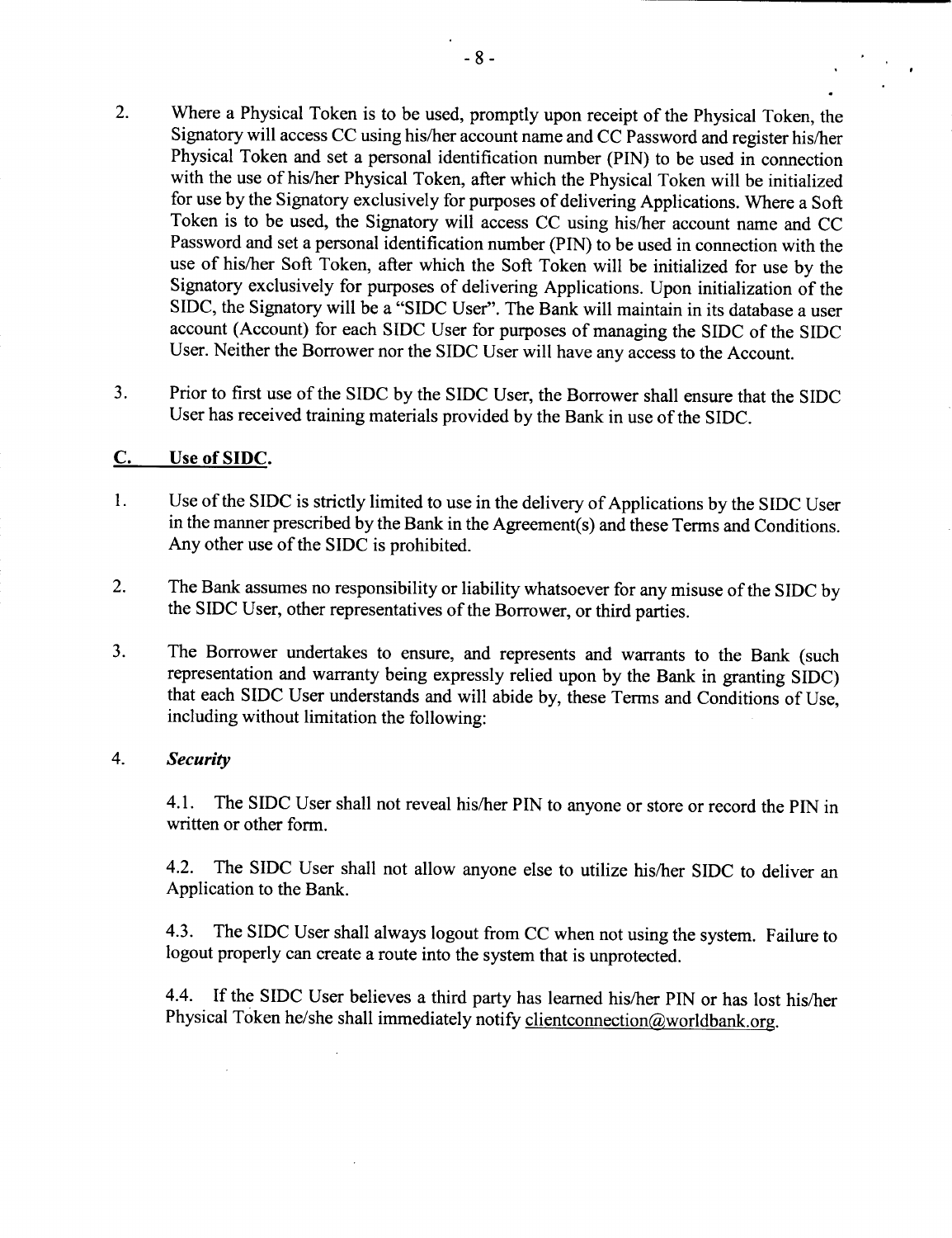4.5. The Borrower shall immediately notify the Bank at clientconnection@worldbank.org of any lost, stolen or compromised **SIDC,** and take other reasonable steps to ensure such **SIDC** are disabled immediately.

## **5.** *Reservation of Right to Disable SIDC*

**5.1.** The Borrower shall reserve the right to revoke the authorization of a **SIDC** User to use a **SIDC** for any reason.

**5.2.** The Bank reserves the right, in its sole discretion, to temporarily or permanently disable a **SIDC,** de-activate a **SIDC** User's Account or both.

## *6. Care of Physical Tokens*

**6.1.** Physical Tokens will remain the property of the Bank.

**6.2.** The Bank will physically deliver a Physical Token to each Signatory designated to receive one in a manner to be determined **by** and satisfactory to the Bank.

**6.3.** Physical Tokens contain delicate and sophisticated instrumentation and therefore should be handled with due care, and should not be immersed in liquids, exposed to extreme temperatures, crushed or bent. Also, Physical Tokens should be kept more than five **(5)** cm from devices that generate electromagnetic radiation (EMR), such as mobile phones, phone-enabled PDAs, smart phones and other similar devices. Physical Tokens should be carried and stored separate from any EMR device. At close range (less than **5** cm), these devices can output high levels of EMR that can interfere with the proper operation of electronic equipment, including the Physical Token.

6.4. Without derogating from these Terms and Conditions of Use, other technical instructions on the proper use and care of Physical Tokens are available at http://www.rsa.com.

## **7.** *Replacement*

**7.1.** Lost, damaged, compromised (in terms of 4.5, above) or destroyed Physical Tokens will be replaced at the expense of the Borrower.

**7.2.** The Bank reserves the right, in its sole discretion, not to replace any Physical Token in the case of misuse, or not to reactivate a **SIDC** User's Account.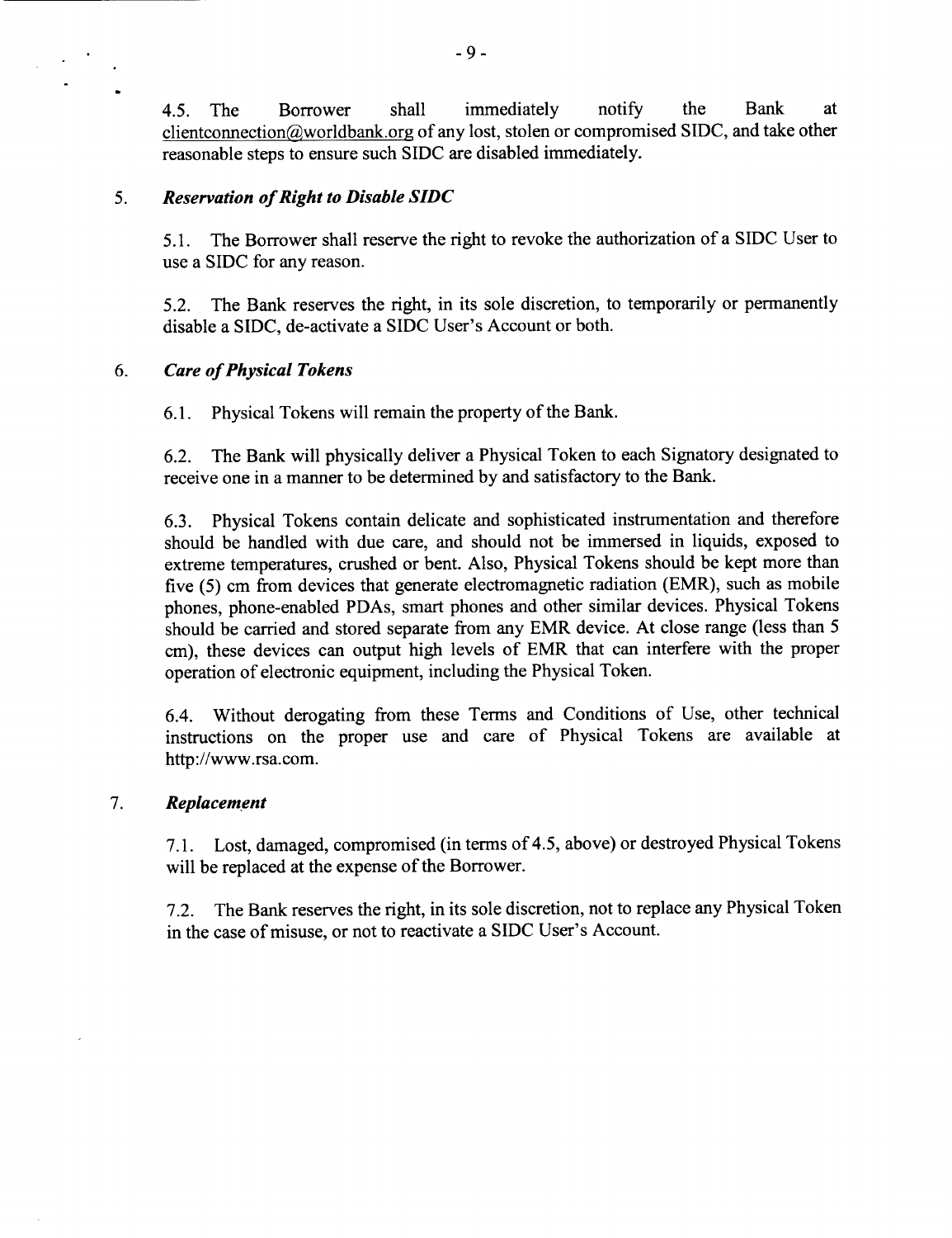### **Attachment 4**

## **The World Bank APPLICATION FOR WITHDRAWAL Data STATEMENT OF EXPENDITURES (SOE)**

 $\ddot{\phantom{a}}$ 

Category No.

 $\frac{1}{2}$  . The contract of  $\frac{1}{2}$  ,  $\frac{1}{2}$  ,  $\frac{1}{2}$  ,  $\frac{1}{2}$  ,  $\frac{1}{2}$  ,  $\frac{1}{2}$  ,  $\frac{1}{2}$  ,  $\frac{1}{2}$  ,  $\frac{1}{2}$  ,  $\frac{1}{2}$  ,  $\frac{1}{2}$  ,  $\frac{1}{2}$  ,  $\frac{1}{2}$  ,  $\frac{1}{2}$  ,  $\frac{1}{2}$  ,  $\frac{1}{2}$  ,

## **CONTRACT DETAIL**

|              |                                              |                                                                |                                                                                     |                              |                                                                                                           |                  |                                                                                    |                                                                         | 1               | 1              |
|--------------|----------------------------------------------|----------------------------------------------------------------|-------------------------------------------------------------------------------------|------------------------------|-----------------------------------------------------------------------------------------------------------|------------------|------------------------------------------------------------------------------------|-------------------------------------------------------------------------|-----------------|----------------|
| $\mathbf{I}$ | $\overline{\mathbf{3}}$                      | $\overline{\mathbf{4}}$                                        | 5                                                                                   | 6                            | $\overline{7}$                                                                                            | 8                | 9                                                                                  | 10                                                                      | 1               | $\overline{2}$ |
| Item No.     | Name and Address of<br>Contractors/Suppliers | Contract or<br>Purchase order<br>No. & Date (or<br>other ref.) | <b>Brief</b><br>Descrip<br>tion of<br>Goods,<br>Works<br>or<br>Service<br>${\bf S}$ | Currency and Total Amount of | Total<br>amount<br>invoice<br>${\bf S}$<br>covere<br>d by<br>applica<br>tion<br>(net of<br>retentio<br>n) | $\%$<br>$Elig$ . | Invoic<br>e<br>Amou<br>$\mathop{\mathsf{nt}}$<br>Eligibl<br>e for<br>Financ<br>ing | Amo<br>unt<br>Paid<br>From<br>Speci<br>al<br>Acco<br>unt<br>(if<br>any) | Date of Payment | Remarks        |
|              |                                              |                                                                |                                                                                     |                              |                                                                                                           |                  |                                                                                    |                                                                         |                 |                |
|              |                                              |                                                                |                                                                                     |                              | <b>TOTALS</b>                                                                                             |                  |                                                                                    |                                                                         |                 |                |

Supporting documents for this **SOE** retained at:(insert location)

 $\sim 10^7$